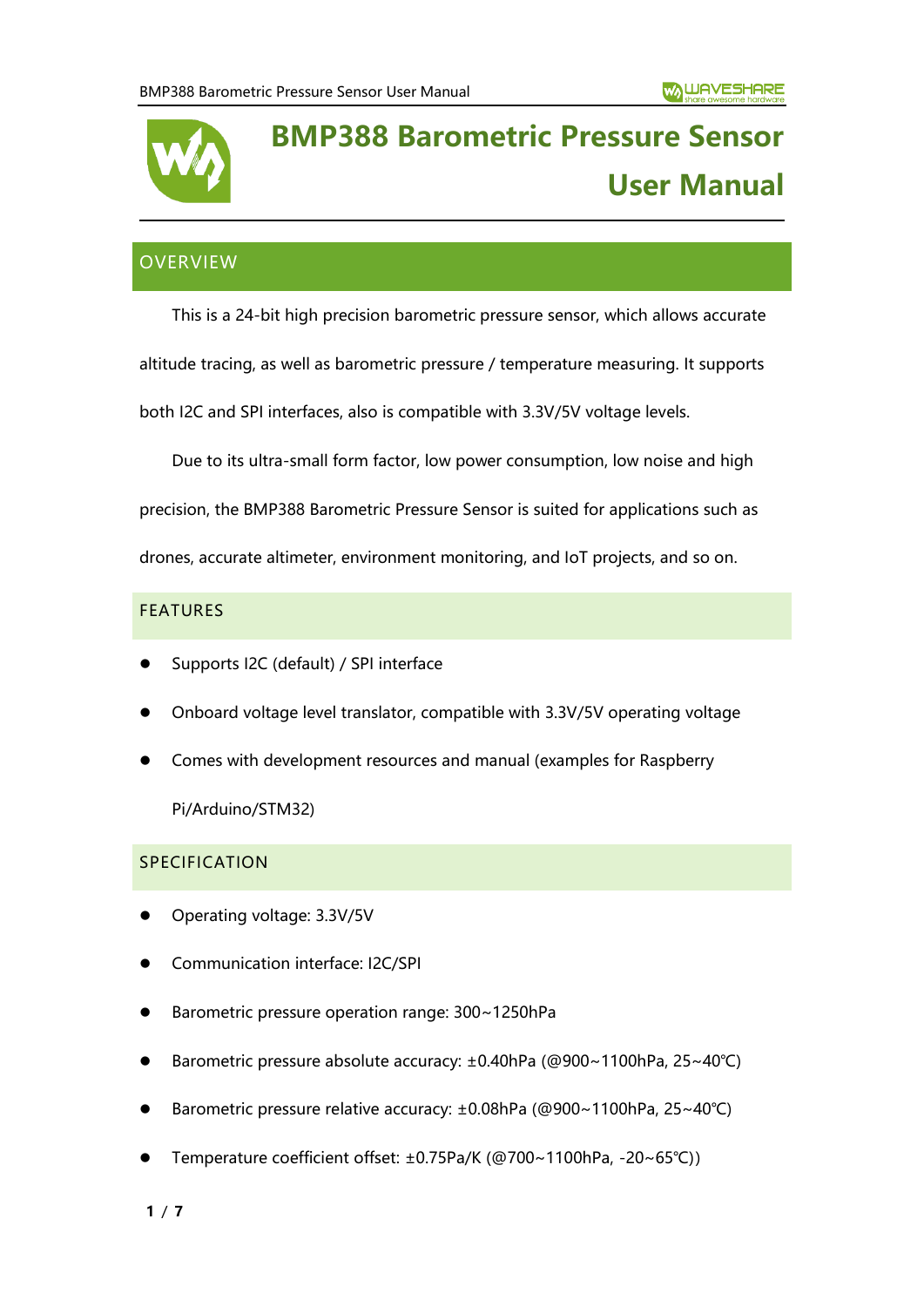- ⚫ Temperature absolute accuracy: ±0.5℃ (0~65℃)
- ⚫ Possible resolution: 0.016Pa (high precision mode)
- ⚫ Possible sampling rate: 200Hz
- ⚫ Operating voltage: -40~85℃
- ⚫ Dimension: 32mm × 20mm
- ⚫ Mounting hole size: 2.0mm

#### PINOUTS

| <b>PIN</b> | 12C                                       |
|------------|-------------------------------------------|
| <b>VCC</b> | 3.3V/5V power supply                      |
| <b>GND</b> | Ground                                    |
| <b>SDA</b> | I2C data                                  |
| <b>SCL</b> | I2C clock                                 |
| <b>INT</b> | Interrupt output, can be connected to I/O |

# WORKIGN WITH RASPBERRY PI

## INSTALL LIBRARIES.

To run the demo codes successfully, you need to first install necessary libraries. Open

Terminal of Raspberry Pi and connect it to network.

# **Install wiringpi libraries:**

cd

git clone git://git.drogon.net/wiringPi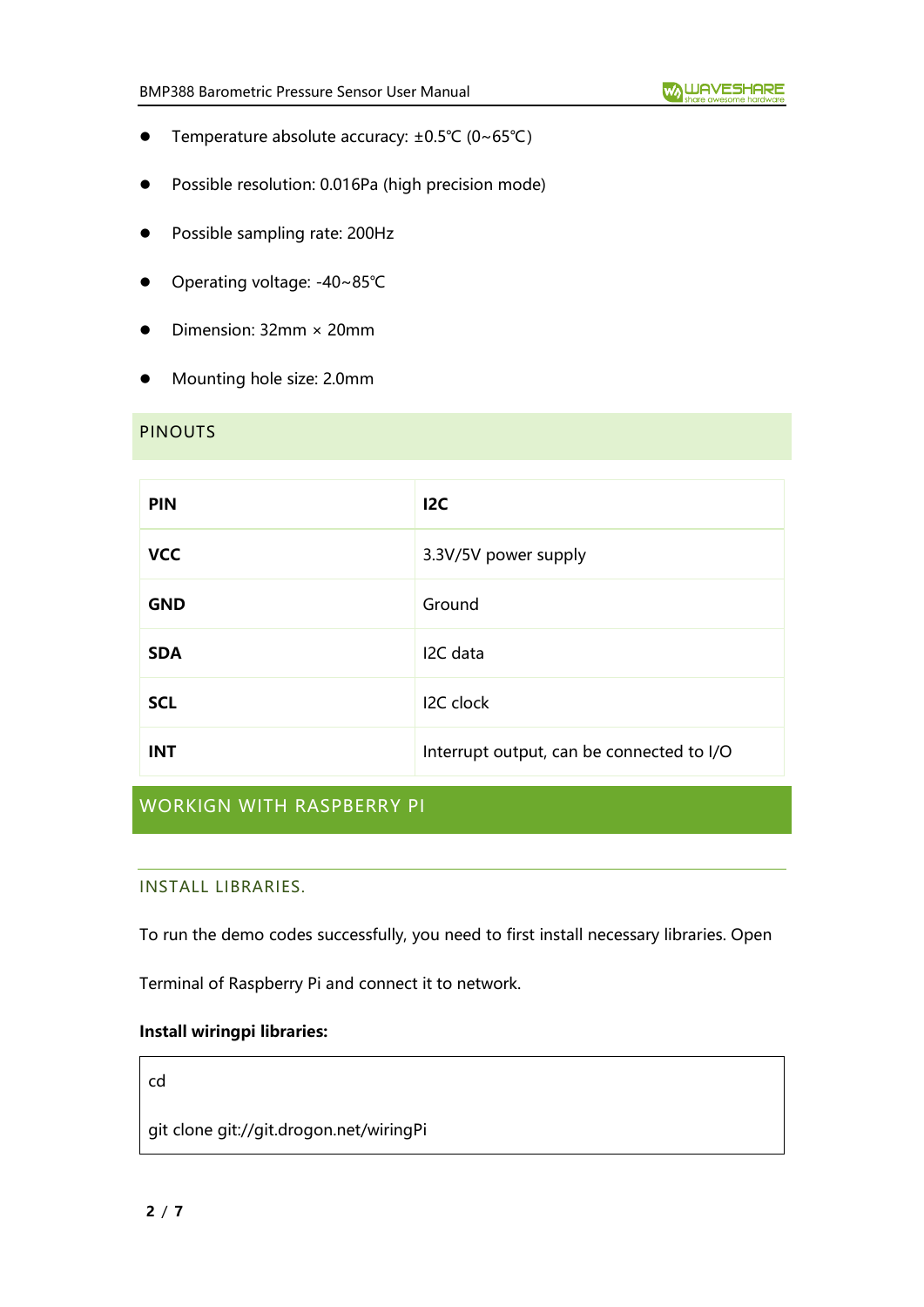cd ~/wiringpi/

./build

## **Python libraries:**

cd

sudo apt-get install python-smbus

# SETTING AND RUNNING CODES

#### **Hardware connection:**

| <b>Sensor</b> | Pi                   |
|---------------|----------------------|
| <b>VCC</b>    | 3.3V                 |
| <b>GND</b>    | <b>GND</b>           |
| <b>SDA</b>    | <b>SDA</b>           |
| <b>SCL</b>    | SCL                  |
| <b>INT</b>    | <b>Not Connected</b> |

## **Software setting:**

Enable I2C interface of Raspberry Pi as below:

sudo raspi-config

Choose Interfacing Options->I2C->Yes

# **Python Codes:**

Enter the folder of python demo code, execute command to run the code:

sudo python bmp388Demo.py

The data are printed as below: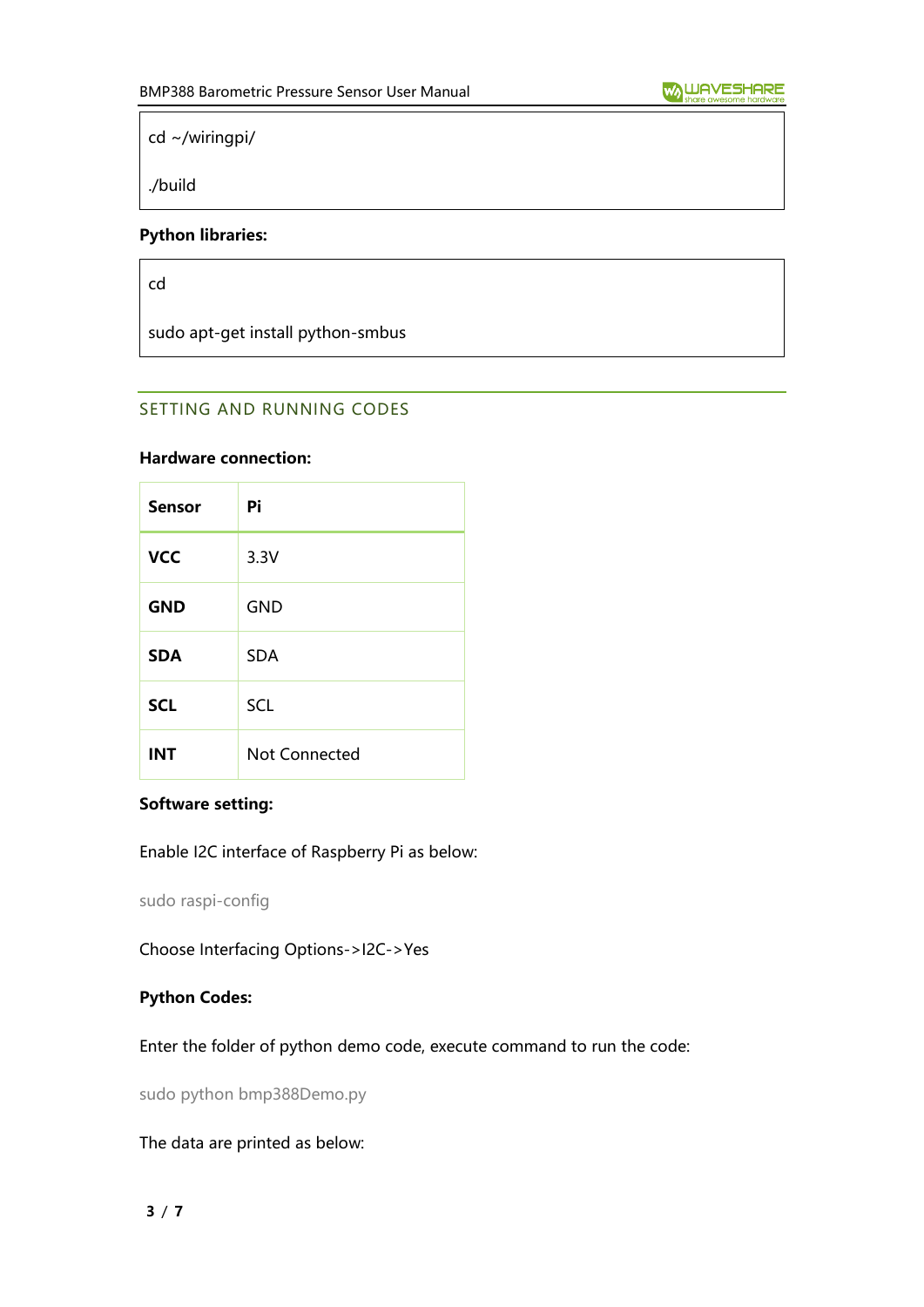BMP388 Barometric Pressure Sensor User Manual

| pi@retropie:~/Raspberry/python/bmp388Demo \$ sudo python bmp388Demo.py<br>BMP388 Test Program                                                                                                                                                                                                                                                                                                                                                                                                                                     |                                                                                                                                                                                                                                       |
|-----------------------------------------------------------------------------------------------------------------------------------------------------------------------------------------------------------------------------------------------------------------------------------------------------------------------------------------------------------------------------------------------------------------------------------------------------------------------------------------------------------------------------------|---------------------------------------------------------------------------------------------------------------------------------------------------------------------------------------------------------------------------------------|
| Pressure sersor is BMP388!                                                                                                                                                                                                                                                                                                                                                                                                                                                                                                        |                                                                                                                                                                                                                                       |
| load calibration                                                                                                                                                                                                                                                                                                                                                                                                                                                                                                                  |                                                                                                                                                                                                                                       |
| Temperature = $27.7$ Pressure = $101090.32$<br>Temperature = $27.7$ Pressure = $101092.55$<br>Temperature = $27.8$ Pressure = $101093.74$<br>Temperature = $27.8$ Pressure = $101087.92$<br>Temperature = $27.8$ Pressure = $101097.86$<br>Temperature = $27.8$ Pressure = $101093.91$<br>Temperature = $27.8$ Pressure = $101098.89$<br>Temperature = $27.8$ Pressure = $101099.91$<br>Temperature = $27.8$ Pressure = $101089.97$<br>Temperature = $27.8$ Pressure = $101097.86$<br>Temperature = $27.8$ Pressure = $101092.03$ | Altitude =19.56<br>$Altitude = 19.37$<br>$Altitude = 19.27$<br>$Altitude = 19.76$<br>$Altitude = 18.93$<br>$Altitude = 19.26$<br>$Altitude = 18.84$<br>Altitude =18.76<br>Altitude =19.59<br>$Altitude = 18.93$<br>$Altitude = 19.41$ |

If data are display abnormally, please check the hardware connection, software setting

and if the device address are correct.

## **wiringpi Codes**:

Enter folder of wiringpi demo codes, compile and run the codes as below:

make

sudo ./bmp388Demo

After running, the data will be printed as below:

| pi@retropie:~/Raspberry/wringpi/bmp388Demo \$ sudo ./bmp388Demo<br>Pressure sersor is BMP388 |
|----------------------------------------------------------------------------------------------|
|                                                                                              |
| Pressure: 12636.94 Altitude: 2.38 Temperature: 3.4                                           |
| Pressure: 25273.40<br>Altitude: 4.81 Temperature: 6.8                                        |
| Pressure: 37910.34<br>Altitude: 7.20 Temperature: 10.2                                       |
| Altitude: 9.59 Temperature: 13.7<br>Pressure: 50547.29                                       |
| Altitude: 11.91 Temperature: 17.1<br>Pressure: 63185.11                                      |
| Altitude: 14.28 Temperature: 20.5<br>Pressure: 75822.32                                      |
| Altitude: 16.71 Temperature: 23.9<br>Pressure: 88458.77                                      |
| Pressure: 101096.21<br>Altitude: 19.05 Temperature: 27.4                                     |
| Altitude: 18.95 Temperature: 27.4<br>Pressure: 101097.45                                     |
| Altitude: 18.91 Temperature: 27.4<br>Pressure: 101097.94                                     |
| Altitude: 18.79 Temperature: 27.4<br>Pressure: 101099.42                                     |
| Pressure: 101099.81<br>Altitude: 18.76 Temperature: 27.4                                     |
| Pressure: 101098.69 Altitude: 18.85 Temperature: 27.4                                        |
| Altitude: 18.89 Temperature: 27.4<br>Pressure: 101098.20                                     |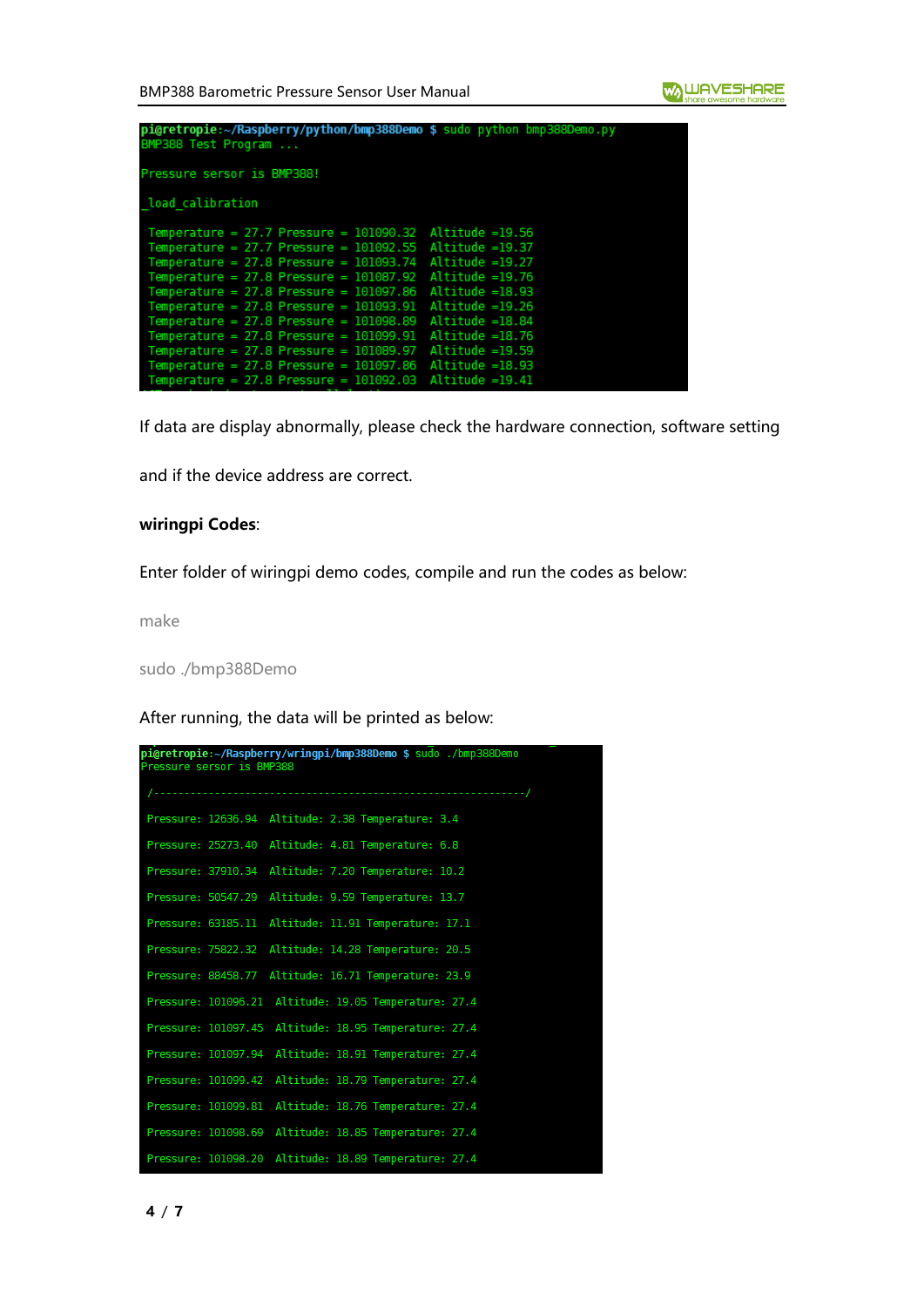# WORKIGN WITH ARDUINO

## **Hardware connection:**

| <b>Sensor</b> | <b>Arduino</b> |
|---------------|----------------|
| <b>VCC</b>    | 5V             |
| <b>GND</b>    | <b>GND</b>     |
| <b>SDA</b>    | <b>SDA</b>     |
| <b>SCL</b>    | SCL            |
| <b>INT</b>    | Not Connected  |

Check the hardware connect and devices address. Compile and download the code to

your Arduino board.

Open Serial monitor, set the baud rate to 115200:

| coM46                                       |                                          |                                            |                                      | $\times$     |
|---------------------------------------------|------------------------------------------|--------------------------------------------|--------------------------------------|--------------|
|                                             |                                          |                                            |                                      | 发送           |
| Pressure sersor is BMP388                   |                                          |                                            |                                      | ́            |
| Pressure: 12637.62                          | Altitude : $2.33$                        | Temperature : 3.59                         |                                      |              |
| Pressure: 25276.00<br>Pressure : 37914.37   | Altitude : $4.60$<br>Altitude $6.87$     | Temperature : 7.19<br>Temperature : 10.79  |                                      |              |
| Pressure : 50552.25                         | Altitude : $9.18$                        | Temperature : 14.39                        |                                      |              |
| Pressure : 63191.12                         | Altitude : $11.41$                       | Temperature : 17.99                        |                                      |              |
| Pressure: 75828.03<br>Pressure: 88465.90    | Altitude : 13.80<br>Altitude : $16.11$   | Temperature : 21.59<br>Temperature : 25.19 |                                      |              |
| Pressure : 101102.79<br>Pressure: 101102.07 | Altitude : $18.51$<br>Altitude: 18.57    | Temperature : 28.78<br>Temperature : 28.79 |                                      |              |
| Pressure: 101102.07                         | Altitude: 18.57                          | Temperature : 28.79                        |                                      |              |
| Pressure: 101102.07<br>Pressure: 101103.05  | Altitude : $18.57$<br>Altitude : $18.49$ | Temperature : 28.79<br>Temperature : 28.79 |                                      |              |
| $Pressure = 101101.93$                      | Altitude : $18.58$                       | Temperature : 28.78                        |                                      |              |
| Pressure: 101102.66                         | Altitude : $18.52$                       | Temperature : 28.78                        |                                      |              |
| ☑ 自动滚屏                                      |                                          |                                            | 115200 波特率<br>没有结束符!<br>$\checkmark$ | Clear output |

If data are display abnormally, please check the hardware connection, software setting

and if the device address are correct.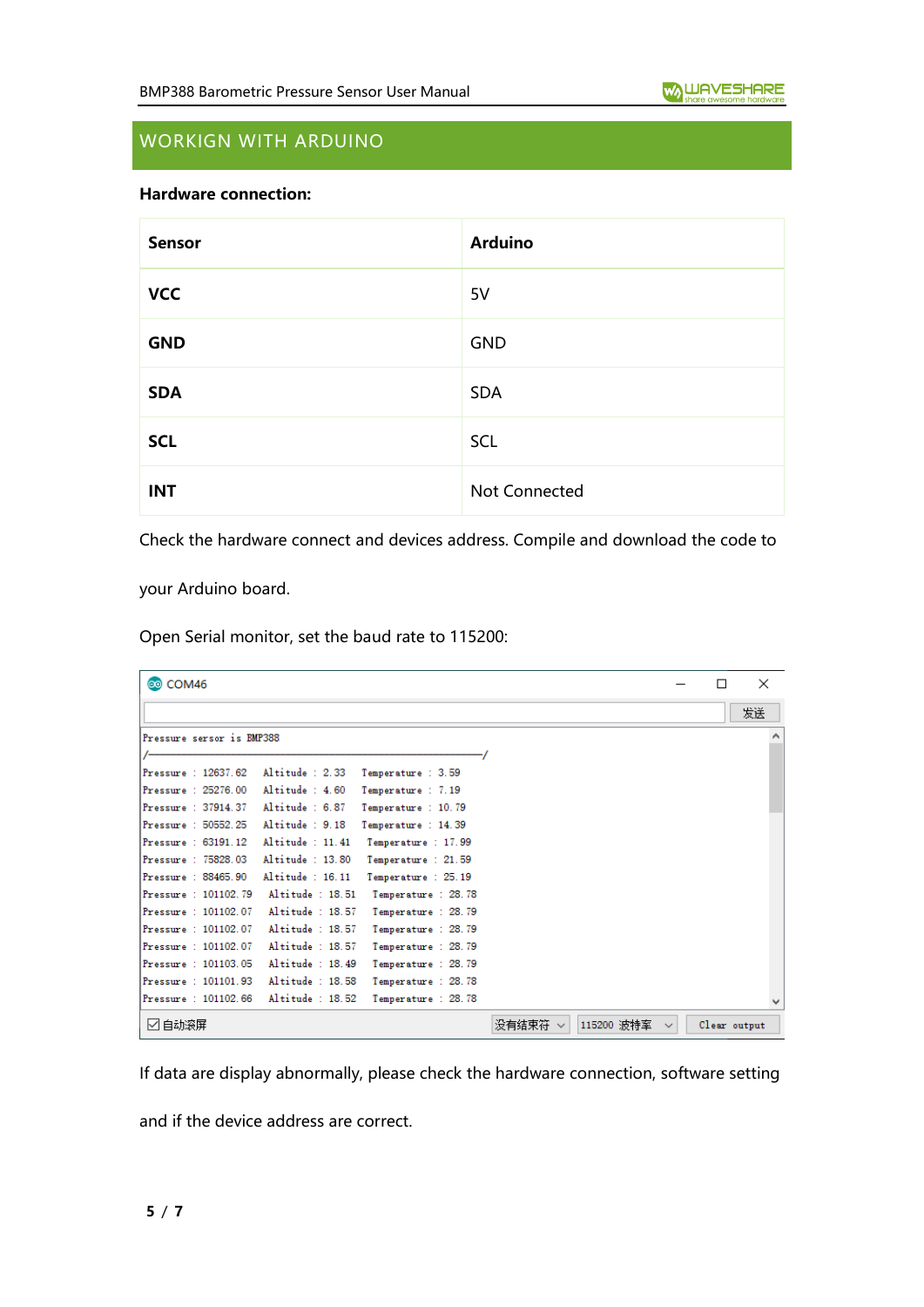# WORKIGN WITH STM32

Open the STM32 project, which located in STM32->open103V->bmp388\_HAL->MDK-

## ARM->project

The demo codes is based on STM32F103VET6.

#### **Hardware connection:**

| <b>Sensor</b> | <b>STM32</b>    |
|---------------|-----------------|
| <b>VCC</b>    | 5V              |
| <b>GND</b>    | <b>GND</b>      |
| <b>SDA</b>    | PB7             |
| <b>SCL</b>    | PB <sub>6</sub> |
| <b>INT</b>    | No Connected    |

#### **Programming**:

Compile the codes and program it to STM32 board. USART2 is used to print sensor

data. You need to connect USART2 interface of STM32 board to PC by TTL to USB

module, open serial assistance software, set the serial port to 115200, 8N1: